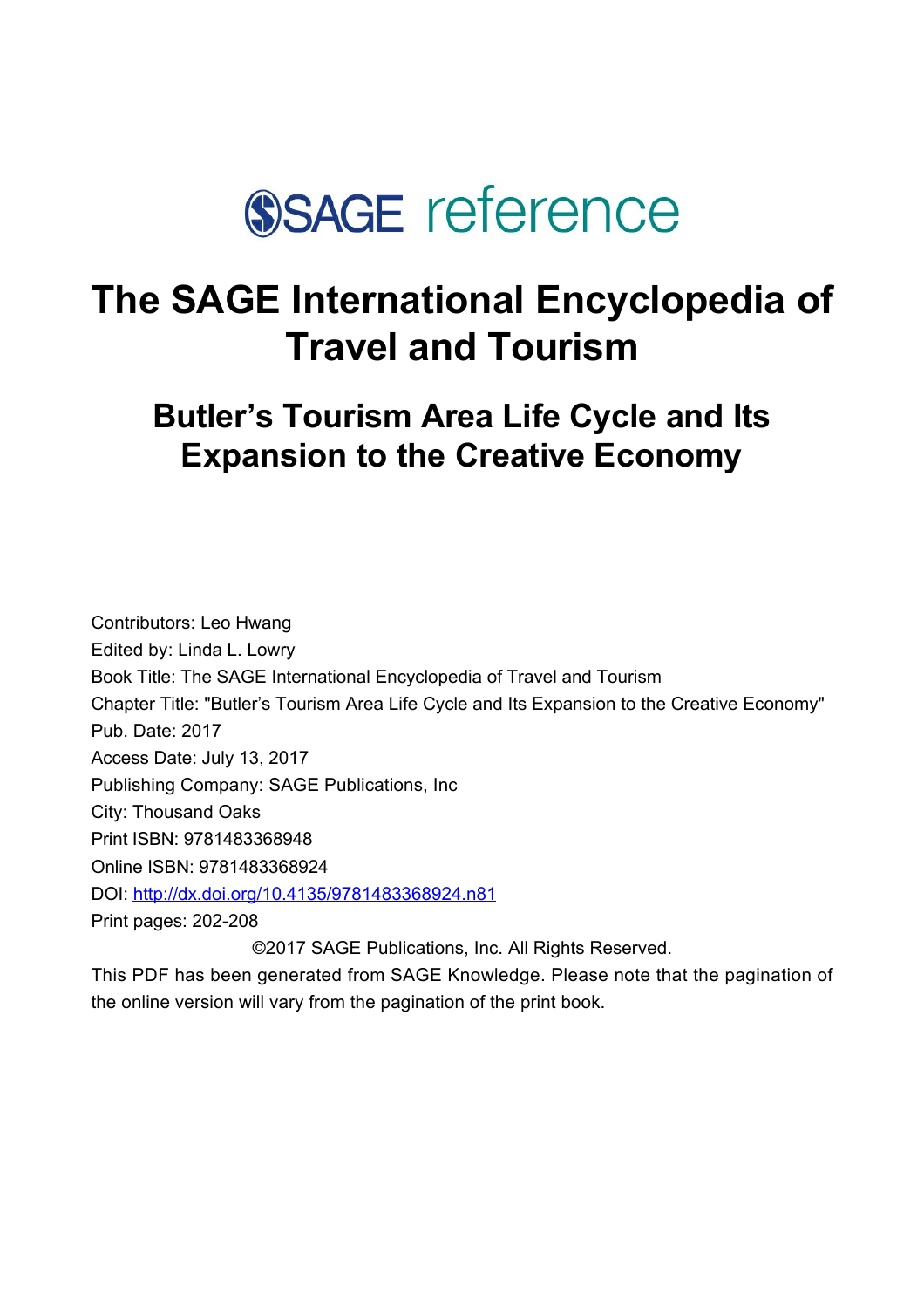In 1980, R. W. Butler published his tourism area cycle of evolution model graphing a correlation of number of tourists on the *y*-axis and time on the *x*-axis. Although a location's capacity for number of tourists and the specific number of sustainable years may vary from location to location, Butler proposed that every tourist location evolves through a common set of stages: *exploration*, *involvement*, *development*, *consolidation*, *stagnation*, and then some variation of *rejuvenation* or *decline* (see [Figure 1](#page-1-0)). Butler's model frames the resources that enable a region to become a tourist destination as finite and ultimately exhaustible.



<span id="page-1-0"></span>**Figure 1 A Tourism Area Cycle of Evolution**

*Source:* From Figure 1, p. 7, in Butler, R. W. (1980). The Concept of a Tourist Area Cycle of Evolution: Implications for Management of Resources. *The Canadian Geographer, 24*(1), 5–12. doi: 10.1111/j.1541-0064.1980.tb00970.x

Rather than imagining a tourist destination always being a tourist destination, Butler recognizes that change is constant and that, ultimately, the initial reasons a location becomes a desirable tourist destination will no longer exist and the location will either need to seek rejuvenation or face decline. Embedded within Butler's model is a call for sustainability and the conservation of resources, thereby increasing the length of time a location can maintain being a viable tourist destination. There is also an implicit call for closer collaboration and integration of the tourism industry and the local community to better shield the local community from potential exploitation or disenfranchisement.

# **The Exploration Stage**

Butler's model begins with a discovery and *exploration stage* in which a location is discovered by a small, select group of people as a place with desirable assets. Often, this discovery is made independently of members of the native population who may see the perceived assets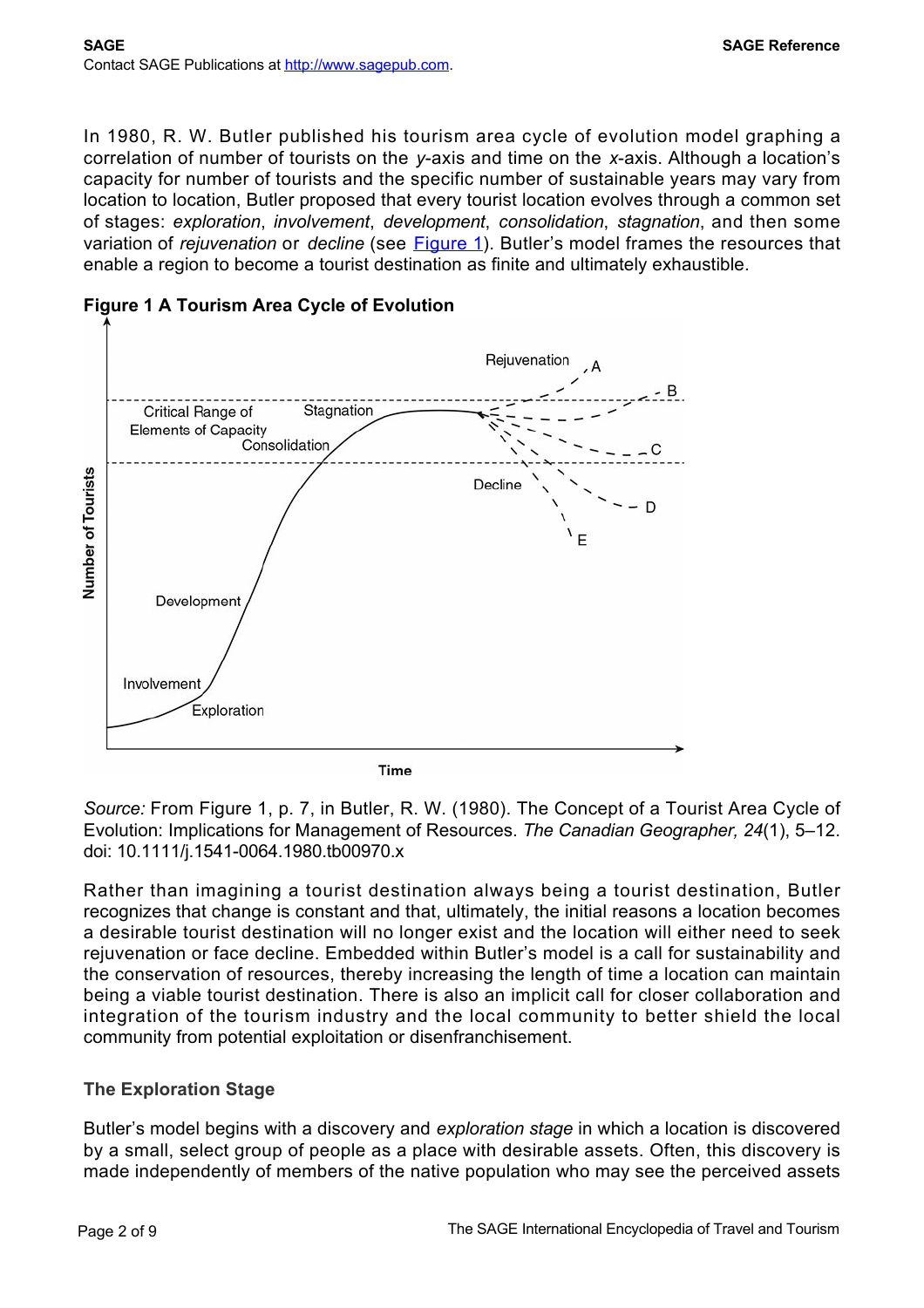as just ordinary aspects of their environment or local culture. The early tourists have very little support in the form of amenities, and typically, this is preferred and is part of a location's allure of being undiscovered and unblemished. The early tourists, therefore, rely heavily on and interact frequently with the residents of the region.

The arrival of tourists is a relative novelty to the community, and few accommodations are made specifically for the needs of visitors. Disruptions to the day-to-day life of residents are minimal. This small group of early tourists is largely independent and shares information about a destination by word of mouth or by select affinity groups. Over time, as more people are introduced to the destination, the number of visitors begins to increase.

#### **The Involvement Stage**

Eventually, as more and more tourists visit a region with regularity, residents begin to cater resources and amenities to the visitors and the location enters the *involvement stage*. In this stage, residents provide amenities for the visitors, and a tourism economy starts to develop with new businesses created to cater specifically to the needs of visitors. This can take the form of tour guides, hotels, restaurants, souvenir shops, campgrounds, the expansion of cultural festivals, arts and crafts markets, and so on.

Marketing focused on specific times of the year to highlight local assets, whether they are natural features or cultural celebrations, is developed to support the burgeoning tourist economy. As a tourism economy begins to form, the increase in visitors creates additional needs to support the new transient population in the form of greater public services—for example, increased police presence, access to emergency health care, public transportation, and hospitality services.

#### **The Development Stage**

Ultimately, the local resources are not sufficient to provide for the increased needs of a sometimes rapidly growing tourism industry. In the *development stage*, corporations and people from outside the region supplant the local providers of services in the tourist destination. The resources of regional or national franchises can create multistory hotels that can render a local industry of bed-and-breakfast establishments, motels, and inns irrelevant or relegated to a very small niche market. Restaurant chains can draw on familiarity and national marketing plans to attract customers on a scale that local establishments cannot compete with.

The community begins to bifurcate in a way that isolates the tourists from the actual local community. The residents have less and less contact with the visitors to the region and are only peripherally involved through service employment. Tourists have less contact with the residents and experience the location primarily through the managed experience of the tourism destination. Often, the original natural and cultural assets need additional infrastructure added to help further entice visitors to the region with comfort and convenience.

The increasing popularity and accessibility of these assets can draw so many visitors to the region that at times visitors may equal or surpass the local population. At this point, the original exploring tourists have moved on to less well-known destinations and have been replaced by tourists who seek reliably structured experiences. The demands the new tourists bring to the local community can become a source of friction in that a community's resources can be overstretched from the focus on the well-being of the temporary visitors and the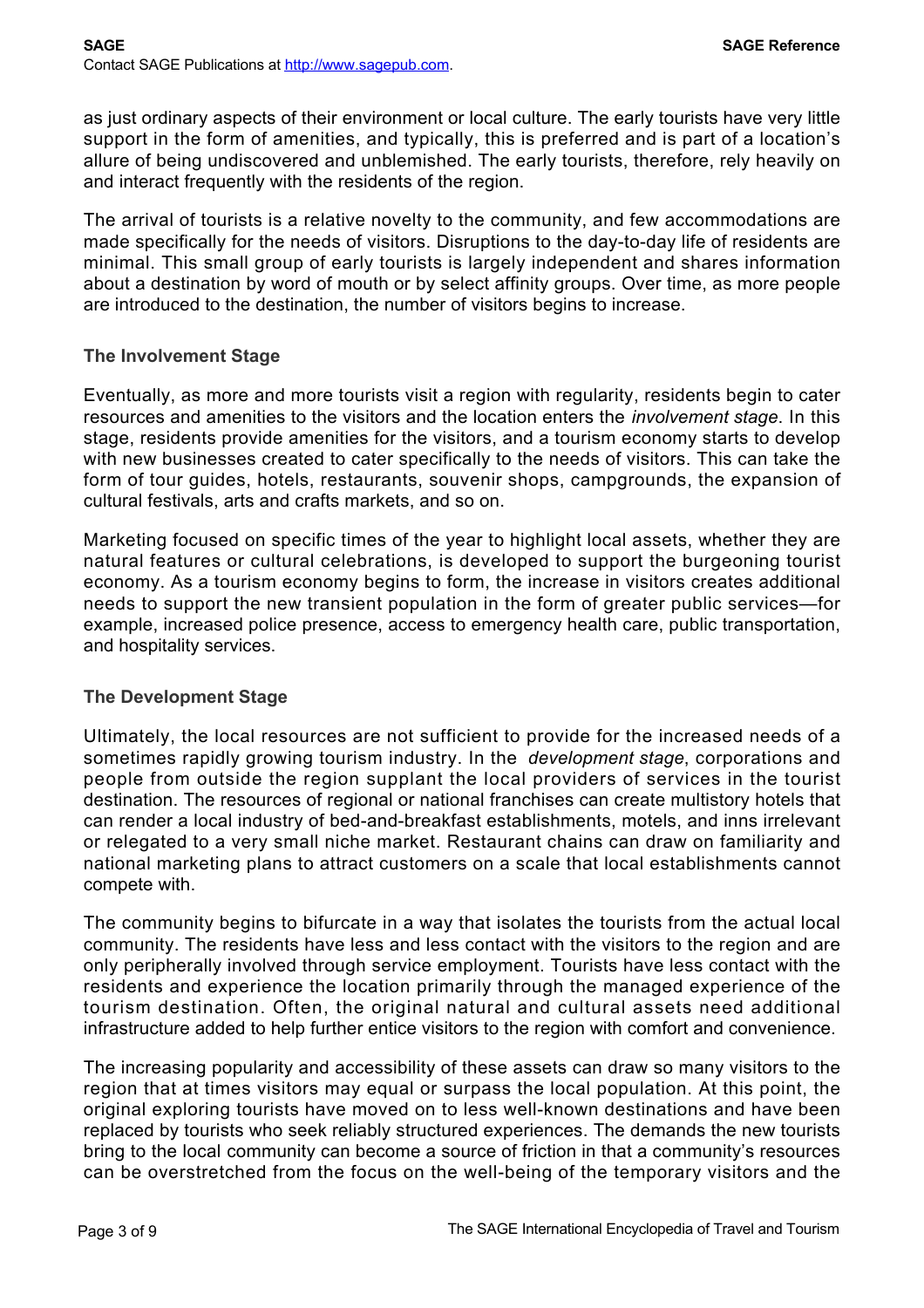tourism economy, so much so that long-term community members may feel neglected or disenfranchised.

#### **The Consolidation Stage**

When a region reaches the *consolidation stage* the limits of growth start to become apparent. Although numbers of visitors continue to rise, the rate of increase slows. Amenities provided by regional and national companies now dominate the local tourism economy, but few new amenities are developed after this point. The few remaining locally owned amenities continue to lose market share and seem out of date as they are unable to compete for clientele with the newer, more modern, or recently updated businesses. The destination may attempt to use marketing to offset the slowing growth by extending the tourism season beyond traditional dates and by focusing on specialized cohorts of tourists.

This can have some positive effects in drawing in new populations, but the growth in visitors cannot match the rates of growth witnessed in the earlier stages of the cycle. Within the community, visitors outnumber residents, and animosity may continue to rise from the disproportionate services provided for and catered to tourists and the inconveniences related to the increased population during the tourism season. The recognition of this animosity can emerge when confrontations between visitors and residents occur; those confrontations can degrade some of the appeal of the destination.

#### **The Stagnation Stage**

Once the number of visitors stops increasing, the region will have reached its peak capacity and begins to enter the *stagnation stage*. At peak capacity, a location struggles with the ensuing lack of resources, a shortage of social services, and damage to the environment. The lack of resources begins to have the cumulative effect of making a location look out of date, not well maintained, or decrepit. Although the location retains recognition as a traditional destination, it no longer attracts many new visitors. Instead, tourism relies on the return of previous visitors to maintain a tradition.

As time progresses, there are fewer return visitors, despite marketing efforts to keep them engaged. Visitors either age out of the location or move on to other destinations. The tourism economy in the *stagnation stage* is strained from dwindling income from visitors, thereby causing less impetus to invest in additional amenities or to update existing amenities. The dwindling opportunities for profit help make other locations more desirable for the franchises and chain establishments, which in turn can lead to empty store fronts and shuttered buildings. As more empty storefronts and shuttered buildings appear, the appeal to tourists again decreases, amenities are reduced, and more businesses close or relocate elsewhere.

## **The Decline Stage**

As the potential for increased profits dwindle, many of the closed tourism-focused establishments undergo changes in ownership as the national and regional establishments move to more profitable locations and sell off assets at affordable prices. The affordability of establishments enables residents to reenter the tourism economy as owners. In addition, many of these establishments, under new local ownership, transform into non-tourismfocused endeavors centered more on the needs of residents. As fewer and fewer amenities are available to cater specifically to tourists, fewer tourists find the location desirable.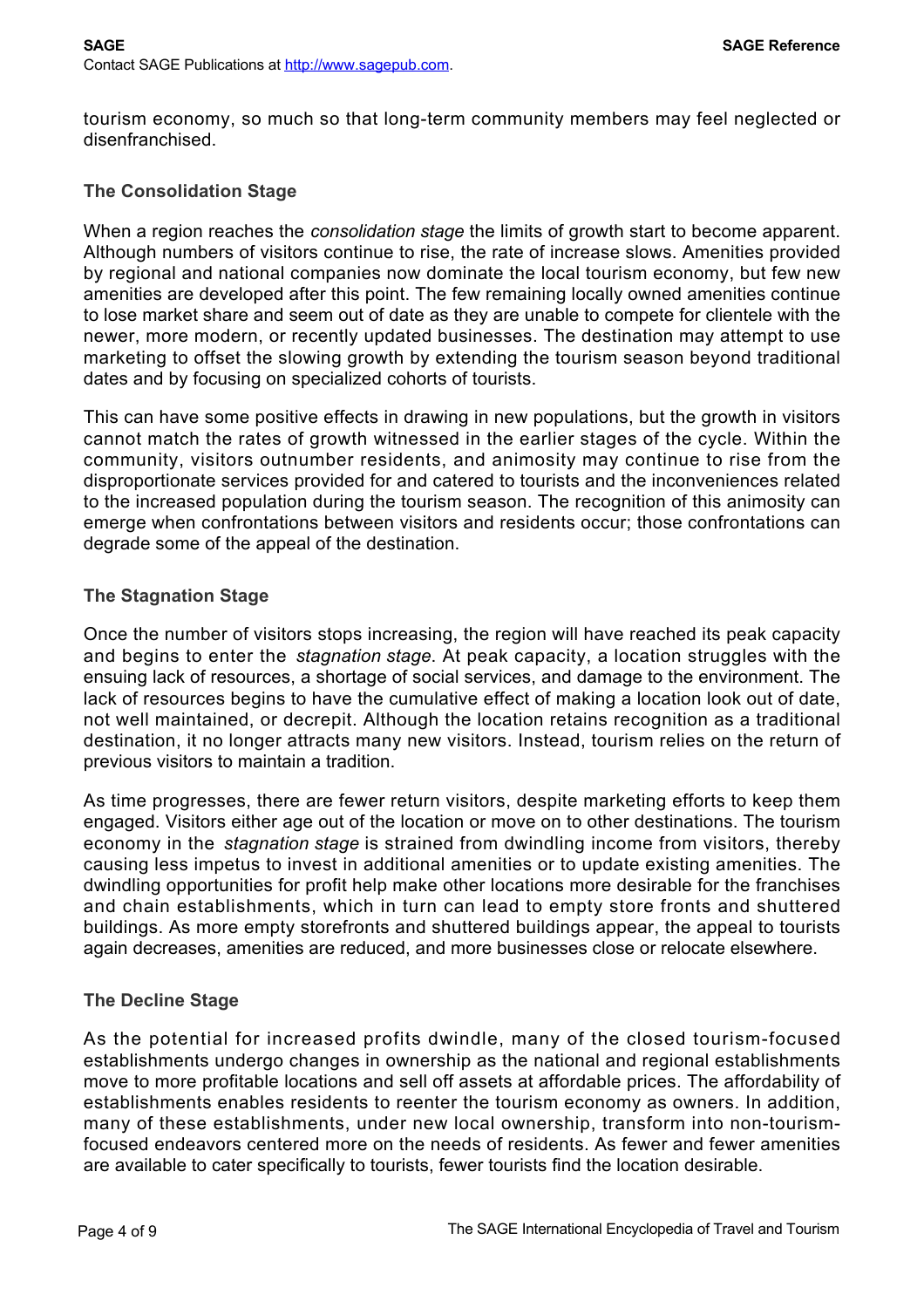The *decline stage* sees visitors primarily as short-term tourists arriving for weekends or daytrips while they are en route to another destination. There is little capacity in the local businesses for large-scale marketing to attract or retain visitors, and ultimately, the location may no longer be recognized as a tourist destination. Vestiges of the location's tourism heyday fall into disrepair, and the tourism economy is no longer a substantive sector in the local economy.

#### **The Rejuvenation Stage**

Butler suggests that, on rare occasions, if a location can reinvent itself either through humanconstructed attractions or by using underappreciated natural resources, it can be rejuvenated. Butler gives examples of locations building a casino or reorienting a summer location to a winter sports market as examples of substantial reinvention. Rejuvenation is not a complete return to the *exploration stage*; rather, it is an adjustment from the *stagnation stage* by targeting a new specific population—for example, gamblers or skiers. This rejuvenation can create a reemergence of a tourist economy in which investment from the state and businesses spurn new development of amenities.

However, in most cases, competition from other locations attempting similar rejuvenation plans limits the rejuvenation to a finite life span. When one casino stimulates the development of three other casinos, none of the casinos sees the same draw of tourists the first casino did. Ultimately, in Butler's model, except in rare cases in which truly unique attractions continue to draw tourists for generations (e.g., the Grand Canyon, Niagara Falls, the Eiffel Tower, or the Great Wall) or if there are resources to constantly reinvigorate attractions (e.g., the Walt Disney theme parks, and there is the infrastructure to support those visitors), all tourism areas are destined for a finite existence.

#### **Conservation and Sustainability**

If one recognizes that tourist areas have finite life spans, then one can incorporate that knowledge into business and community development models where conservation and sustainability can limit the damage done from exceeding the visitor carrying capacity of the community or environment. The primary degrading factor for Butler's model is exceeding the capacity for the number of visitors within a specific time frame. The management of resources in Butler's stages of *exploration, involvement, development, consolidation,* and *stagnation* can alter the dynamics so that a destination can serve fewer visitors over a longer period while reaching the carrying capacity of its resources and enable a managed economic stability for the community.

Butler's life cycle can inform business models and regional planning for the tourism economy to maintain a long-term vision on sustainability rather than goals that emphasize the greatest immediate profit. Doing so, a community can prioritize sustainability in a way that maintains income from tourism for longer periods of time and conserves the human and natural environmental resources that make a location desirable.

#### **A Creative Economy Cycle**

One adaptation of Butler's tourism area cycle of evolution is to transfer similar concepts to the creative economy. A tourism economy plays hand in hand with the creative economy, and one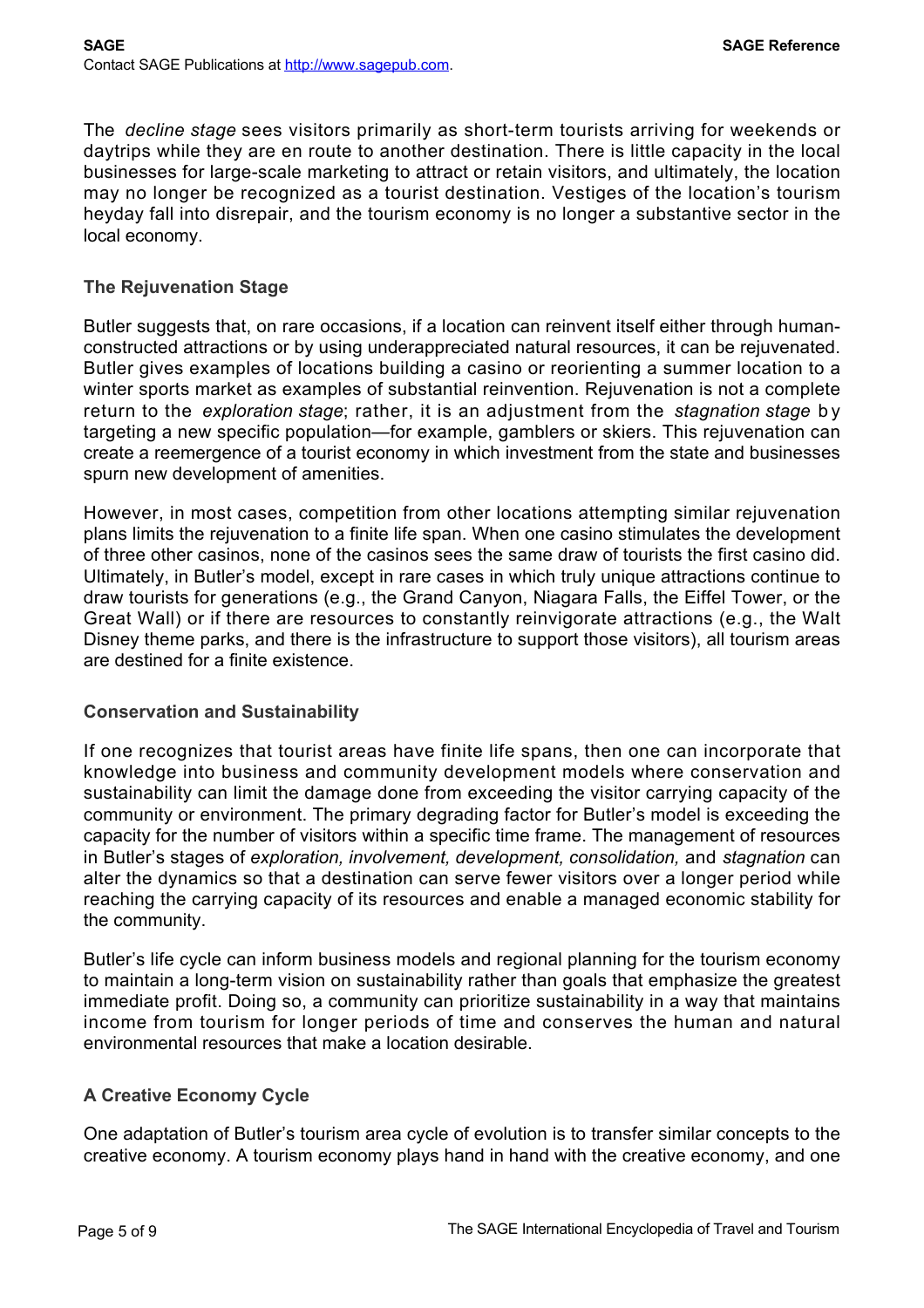can feed the other. Like Butler's tourism areas, artists and artisans, communities, villages, towns, cities, and counties also experience economic life cycles. This creative economy life cycle assumes a circular posture that, although it seems more optimistic than Butler's almost inevitable decline, recognizes that time is a variable scale and can be framed in more geologic than human scales. The creative economy life cycle parallels Butler's involvement, exploration, development, consolidation, stagnation, and decline with stages moving from *prosperity* to *self-preservation* to *crisis* to *opportunity*, as shown in [Figure 2.](#page-5-0)

#### **Prosperity**

A *prosperous* community is one that feels vibrant and rich with experiences and possibility. It is a diverse community that contains a wide range of ages but is particularly focused on young adult community members, the new innovations, and the creative inspirations that influence others. There is a relatively rapid turnover of entrepreneurial experiments, successes, and failures.

#### **Self-Preservation**

After a period of prosperity, community members can become more interested in preserving what they have rather than continuing to change, and the excitement and risk taking associated with prosperity begins to slide toward *self-preservation*. Rather than maintaining diversity, the concern is more about homogeneity, ensuring that the things that people have come to value stay the same. There are official and unofficial gated communities that ensure good public schools (or private school alternatives) for a specific demographic of children. There are business districts that enforce uniformity to downtowns and commercial zones.

<span id="page-5-0"></span>

*Source:* From Hwang, L. (2016). *Rethinking the Creative Economy: Participatory Action*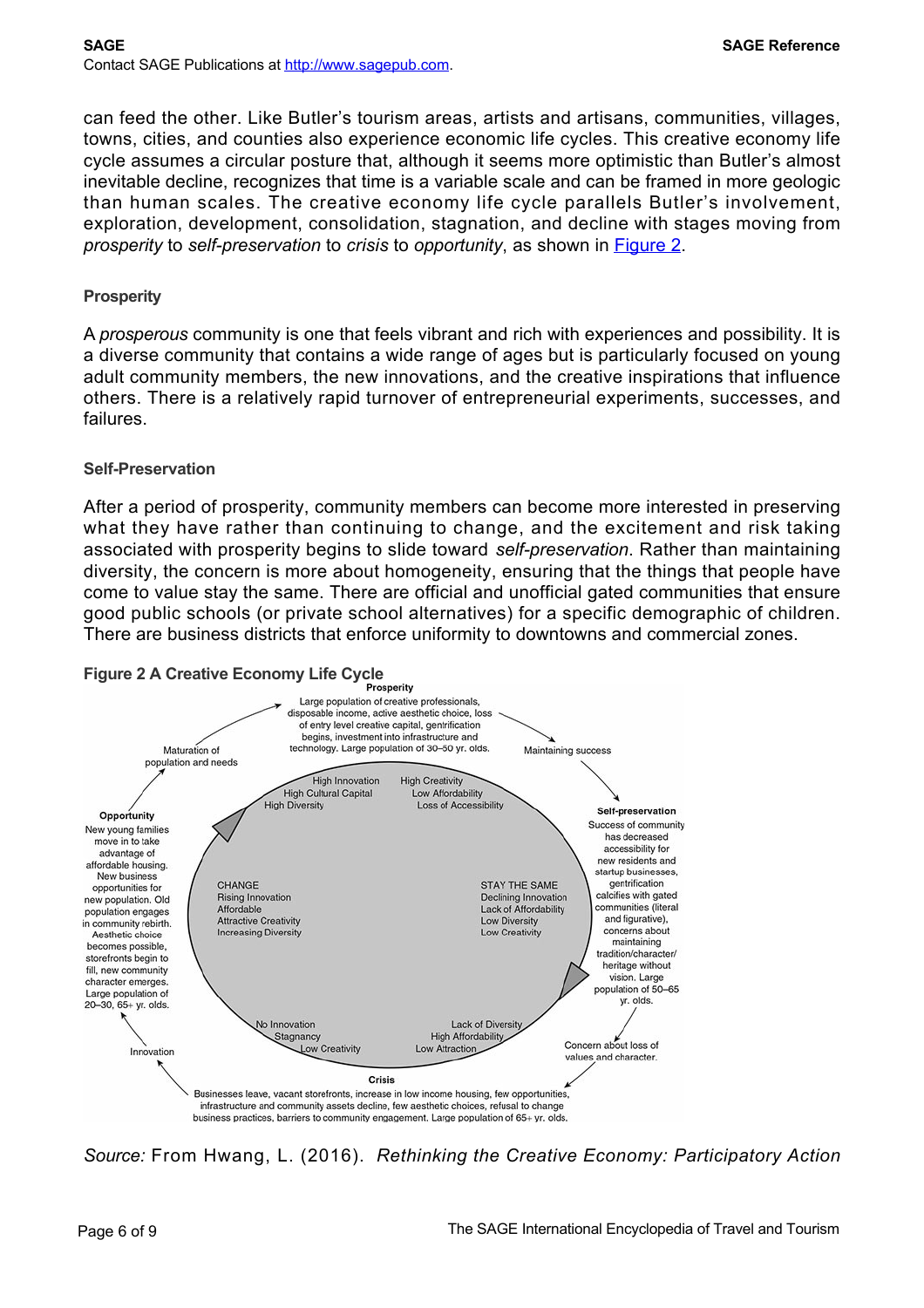*Research With Artists and Artisans in the Greater Franklin County* (Unpublished doctoral dissertation). University of Massachusetts–Amherst. Retrieved from [http://scholarworks.umass.edu/dissertations\\_2/578](http://scholarworks.umass.edu/dissertations_2/578)

Increasingly, tax revenues are prioritized to pay for the amenities that the community has come to value and demand, whether that is a greater police presence, road maintenance, or better schools. All the things people value and fear losing become a subject for enclosure. The cost of living rises to meet the desires of increasingly affluent citizens, and eventually, the very kinds of people who enabled the community to become prosperous are now priced out of the region. In addition, many of the earlier innovative or unique storefronts are replaced with more profitable businesses that can meet the higher rent costs.

A community in this stage is often driven by people in midlife to retirement age where there are initially children to protect, family-friendly values, and a greater concern with material items, whether that is restaurant quality or designer fashions. As the largely homogeneous population moves toward retirement, the high taxes that used to fund schools and other amenities become a concern. The concern for safety, convenience, and familiarity are the main drivers of the community. Anything that violates the established norm is an intrusion. The bars for accessibility in the community for new residents are purposely or unintentionally set very high.

#### **Crisis**

As the movement toward self-preservation ages, what once ensured the continuation of an idealized vision of community ensures its movement into *crisis*. The crisis period is what happens when self-preservation has gone awry, and even when there is little to preserve, the driving concern is to protect what remains of what was once prosperous.

The loss of a sense of possibility for the creative core, as well as aging of the community infrastructure, creates a vacuum that manifests in empty storefronts and vacant houses, underfunded public school systems, and often, drug and alcohol issues because of the lack of opportunity for its residents. Oftentimes, the crisis period is marked by little civic engagement from an older population or a population focused more on its own needs. The community has little ability to maintain infrastructure, and key infrastructure elements fall into disrepair.

#### **Opportunity**

Sometimes, the crisis stage gives birth to a new sense of possibility if a varied combination of conditions is just right. The storefront availability is high, and the cost of housing is low. Resistance to change or innovation is weak or has dissipated, there is a group of people to create a sense of community, and there is potential to create the conditions for the *opportunity* stage to occur. Once again, innovations inspire other innovations, and possibility is not merely perceived; it is witnessed at multiple levels in the community, on Main Street, in community parks, and particularly for artists and artisans, in studios and performance spaces.

In an opportunity stage, an older population works with a younger population in a symbiotic coordination. The older population has the experience, knowledge, and often the physical assets of buildings or financial ability, and the younger population brings new ideas, a sense of vitality, and a vision filled with possibility.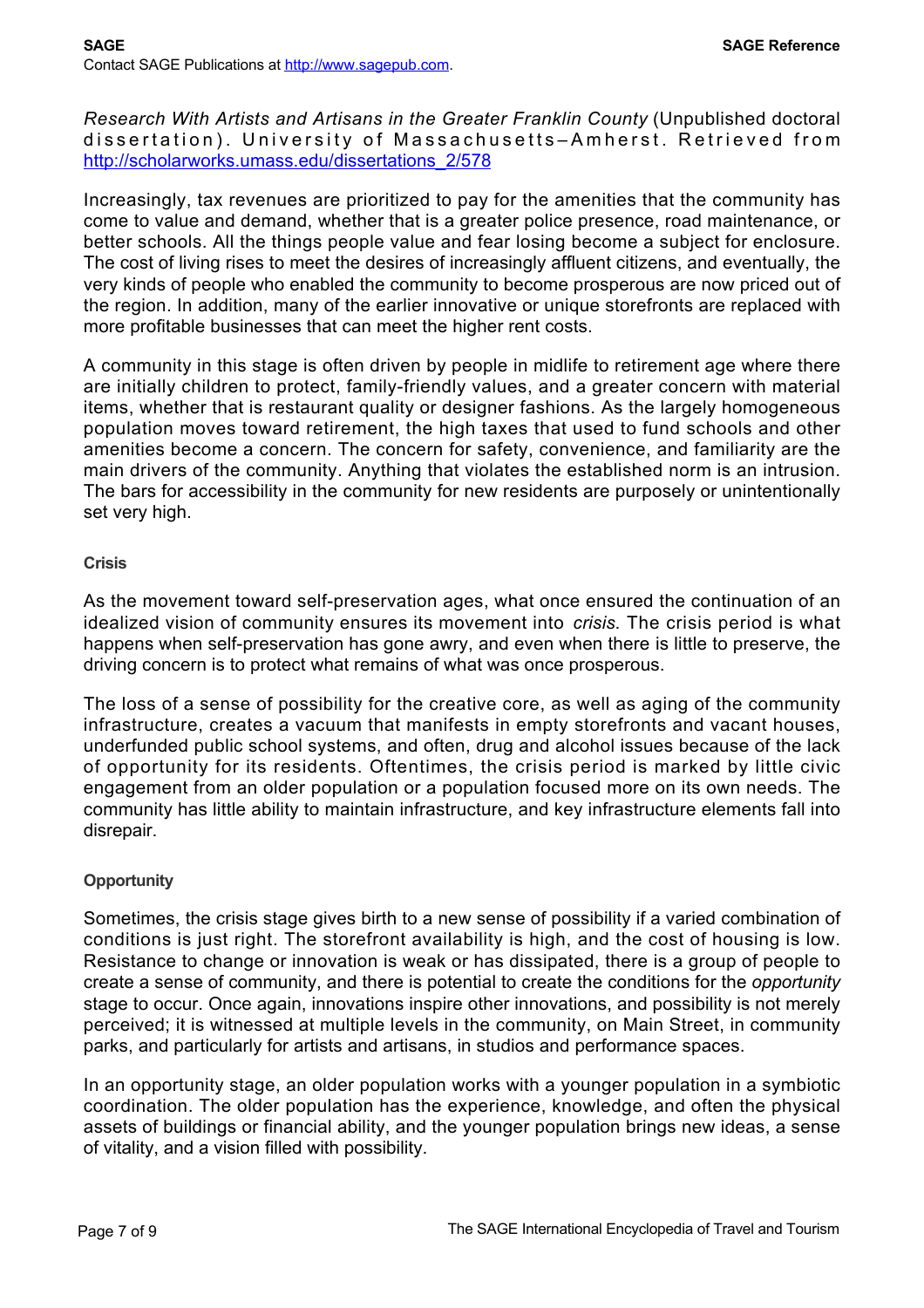## **Using Life Cycles for Planning**

In a simplified world, every community would cycle through these stages at some predictable span of time; like the arc of human development, however, that is clearly not the case. There are prolonged periods of self-preservation and crisis, just as there are long and short examples of opportunity and stages of prosperity. The desire of community developers is to control this developmental cycle, and if enough of the right conditions can be manipulated, then perhaps a crisis stage can be moved to an opportunity stage and eventually moved to a prosperous stage.

For both Butler's tourism area cycle of evolution and this creative economy life cycle, if one recognizes the life cycle pattern, there may be opportunities to create interventions that could forestall what can seem like an inevitable path toward entropy. For both cycles, recognizing the existing resources and enacting tactics for conservation and preservation are key to forestalling crisis. Once a community finds itself in a cycle of self-preservation, stagnation, crisis, or decline, if there is enough self-awareness, it can endeavor to highlight and strengthen the neglected assets and reinvigorate a sense of possibility and creativity that may otherwise be unrecognized or neglected.

Intervention depends on the collaboration of community members with community leaders and development planners to look beyond the immediate returns of a profit-based focus and instead work to strengthen and retain the aspects of place that make a location unique. By working from an asset-based perspective, a community can move from being a passive victim of change to becoming an active participant in guiding how change affects a city, town, or village. Ideally, a focus on a community's well-being occurs where possibility can emerge from existing assets and a community can actively choose to fortify a sense of place and bolster the quality of life, thereby strengthening tourist attraction and tourism or creative economy from a sustainable perspective that recognizes and values change.

#### *Leo Hwang*

**See also**[Authenticity](http://sk.sagepub.com/reference/the-sage-international-encyclopedia-of-travel-and-tourism/i2302.xml); [Big Data and Tourism;](http://sk.sagepub.com/reference/the-sage-international-encyclopedia-of-travel-and-tourism/i2696.xml) [Carrying Capacity: Environmental;](http://sk.sagepub.com/reference/the-sage-international-encyclopedia-of-travel-and-tourism/i3405.xml) Carrying [Capacity: Sociocultural; Economics of Tourism; Environmental Impacts of Tourism; Rural](http://sk.sagepub.com/reference/the-sage-international-encyclopedia-of-travel-and-tourism/i3438.xml) Planning and Development for Tourism; [Sustainable Development](http://sk.sagepub.com/reference/the-sage-international-encyclopedia-of-travel-and-tourism/i10759.xml); [Tourism Development;](http://sk.sagepub.com/reference/the-sage-international-encyclopedia-of-travel-and-tourism/i11151.xml) [Urban Planning and Development for Tourism;](http://sk.sagepub.com/reference/the-sage-international-encyclopedia-of-travel-and-tourism/i12087.xml) [Volatility of Tourism](http://sk.sagepub.com/reference/the-sage-international-encyclopedia-of-travel-and-tourism/i12310.xml)

#### **Further Readings**

Butler, R. W. (1980). The concept of a tourist area cycle of evolution: Implications for management of resources. *The Canadian Geographer, 24*(1), 5–12. <http://dx.doi.org/10.1111/j.1541-0064.1980.tb00970.x>

Butler, R. W. (1991). Tourism, environment, and sustainable development. *Environmental Conservation, 18*, 201–209.<http://dx.doi.org/10.1017/S0376892900022104>

Butler, R. W. (1999). Sustainable tourism: A state-of-the-art review. *Tourism Geographies, 1*(1), 7–25. <http://dx.doi.org/10.1080/14616689908721291>

Butler, R. W. (Ed.). (2006). *The tourism area life cycle: Applications and modifications.* Tonawanda, NY: Channel View.